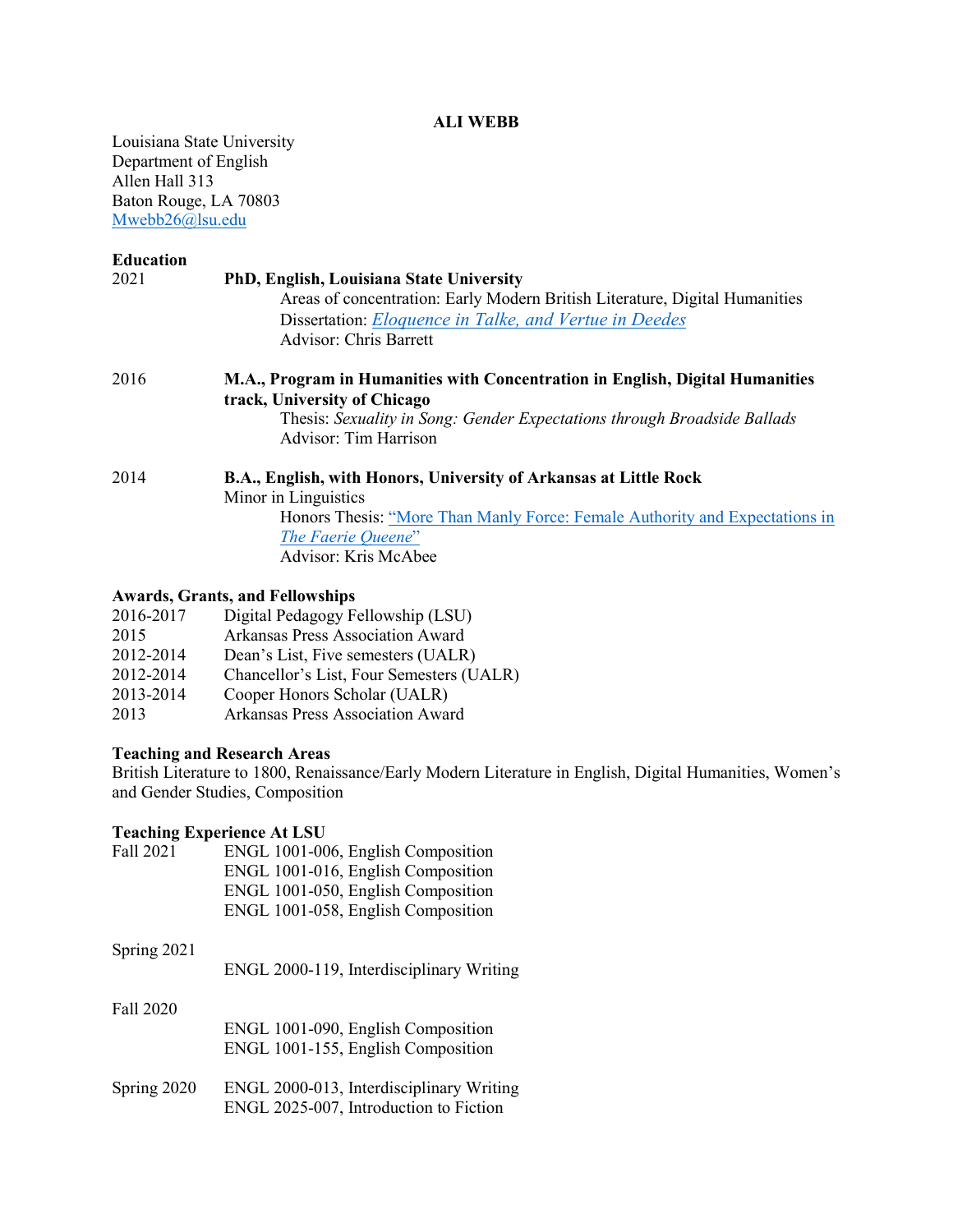| Fall 2019   | ENGL 1001-103, English Composition<br>ENGL 2000-023, Interdisciplinary Writing                |
|-------------|-----------------------------------------------------------------------------------------------|
| Spring 2019 | ENGL 2000-110, Interdisciplinary Writing<br>ENGL 3020-001, British Literature 1               |
| Fall 2018   | ENGL 2220-02, Major British Authors                                                           |
| Spring 2018 | ENGL 2025-013, Introduction to Fiction                                                        |
| Fall 2017   | ENGL 1001-109, English Composition<br>ENGL 4104-002, Spenser – Science, Ecology, Network (TA) |
| Spring 2017 | ENGL 2000-093, English Composition                                                            |
| Fall 2016   | ENGL 1001-109, English Composition                                                            |

# **Publications and Digital Projects**

| $2010 -$ | Journalist for <i>The Daily</i> Citizen, Searcy, AR          |
|----------|--------------------------------------------------------------|
|          | A full list of my journalistic work is available on request. |

2015 ["More Than Manly Force: Female Authority and Expectations in](https://thefaeriequeenesummary.wordpress.com/) *The Faerie Queene*" A companion to reading *The Faerie Queene*, with character information, bibliographies, and guide to selected criticism.

#### **Conference Papers and Presentations**

| 2020 | "Learning to Spell: Instruction and Language Acquisition in The Witch of Edmonton and<br>The Witches of Lancashire." 30 <sup>th</sup> Annual EGSA Mardi Gras Conference. (February 19-<br>21, 2020). |
|------|------------------------------------------------------------------------------------------------------------------------------------------------------------------------------------------------------|
| 2019 | "To Set a Head on Headless Rome': Metaphor and Dismemberment in Titus<br><i>Andronicus.</i> " 29th Annual EGSA Mardi Gras Conference. (February 27-March 1, 2019)                                    |
| 2018 | "Can a Sock Save Your Mortal Soul?: Clothing and Religious Orders in The Canterbury<br>Tales." 28th Annual EGSA Mardi Gras Conference. (February 7-9, 2018)                                          |
| 2017 | "Silly Mayd, Womanish Guile': From Desire to Chastity Through Objects." South<br>Central Modern Language Association Convention. (October 5-7, 2017)                                                 |
| 2014 | "Milk Maids as Sex Symbols: Rural Sexuality in Early Modern England." Arkansas<br>Graduate and Honors Convention. (October 23-25, 2014)                                                              |
| 2014 | "Love and War in Shakespeare's Rhetoric." Sigma Tau Delta 2014 International<br>Convention. (February 26- March 1, 2014)                                                                             |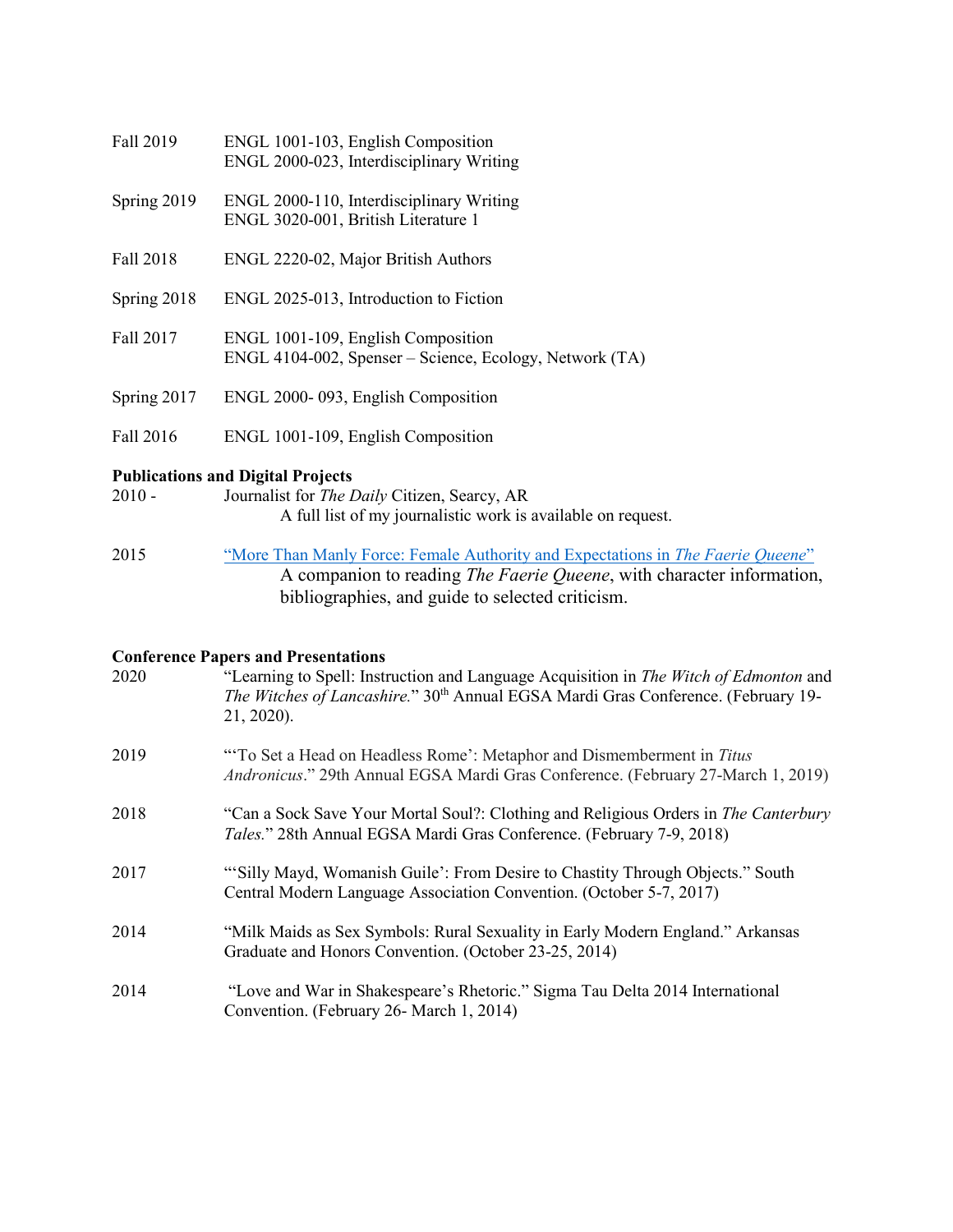#### **Academic Service**

| While at LSU              |                                                                                                                                                                                                                                                                             |  |
|---------------------------|-----------------------------------------------------------------------------------------------------------------------------------------------------------------------------------------------------------------------------------------------------------------------------|--|
| 2021                      | Chair, Renaissance Literature Excluding Drama Panel, South Central Modern Language<br>Association Conference (October 7-9, 2021)                                                                                                                                            |  |
| 2019                      | Secretary, Renaissance Literature Excluding Drama Panel, South Central Modern<br>Language Association Conference (October $24 - 26$ , 2019)                                                                                                                                 |  |
| 2019-20                   | Organizer, Undergraduate Medieval and Renaissance Research Symposium (April 2019,<br>and forthcoming in 2020)                                                                                                                                                               |  |
| 2018-19                   | Co-Organizer, LSU Medieval and Renaissance Interdisciplinary Studies (MARIS)<br><b>Working Group</b>                                                                                                                                                                        |  |
| 2018-19                   | Organizer, LSU MARIS Brown Bag Series                                                                                                                                                                                                                                       |  |
| 2019                      | Volunteer, Louisiana Queer Conference (March 30, 2019)                                                                                                                                                                                                                      |  |
|                           | While at Chicago, Arkansas, and Elsewhere                                                                                                                                                                                                                                   |  |
| 2014                      | Transcriber, African American Folklore Project                                                                                                                                                                                                                              |  |
| 2014                      | Research Assistant, Dr. Jeremy Scott Ecke, "Linguistic and Cultural Exchange in World<br>Englishes." Keynote Speech: 2014 International Language and Culture Expo,<br>"Interculturality and Languages," Universidad Autónoma del Estado de Hidalgo.<br>(September 24, 2014) |  |
| 2014                      | Student Organizer, Arkansas Philological Association Conference                                                                                                                                                                                                             |  |
| 2013                      | Research Assistant, English Broadside Ballad Archive, University of California Santa<br>Barbara                                                                                                                                                                             |  |
| 2013                      | Student Organizer, UALR Shakespeare Scene Festival                                                                                                                                                                                                                          |  |
| 2012                      | Student Organizer, UALR Shakespeare Scene Festival                                                                                                                                                                                                                          |  |
| Drofossianal Affiliations |                                                                                                                                                                                                                                                                             |  |

**Professional Affiliations**

Shakespeare Association of America Renaissance Society of America South Central Modern Language Association International Spenser Society Sigma Tau Delta English Honors Society Arkansas Press Association

## **Relevant Non-academic Work Experience**

| $2010-$   | Staff Reporter/Correspondent, The Daily Citizen, Searcy, AR          |
|-----------|----------------------------------------------------------------------|
| 2012-2017 | Contributor, <i>Well Now</i> health and fitness magazine, Searcy, AR |
| 2011-2017 | Sports Reporter/Editor, <i>The Daily Citizen</i> , Searcy, AR        |
| 2013      | Writer, The Lakeside Weekender, Heber Springs, AR                    |